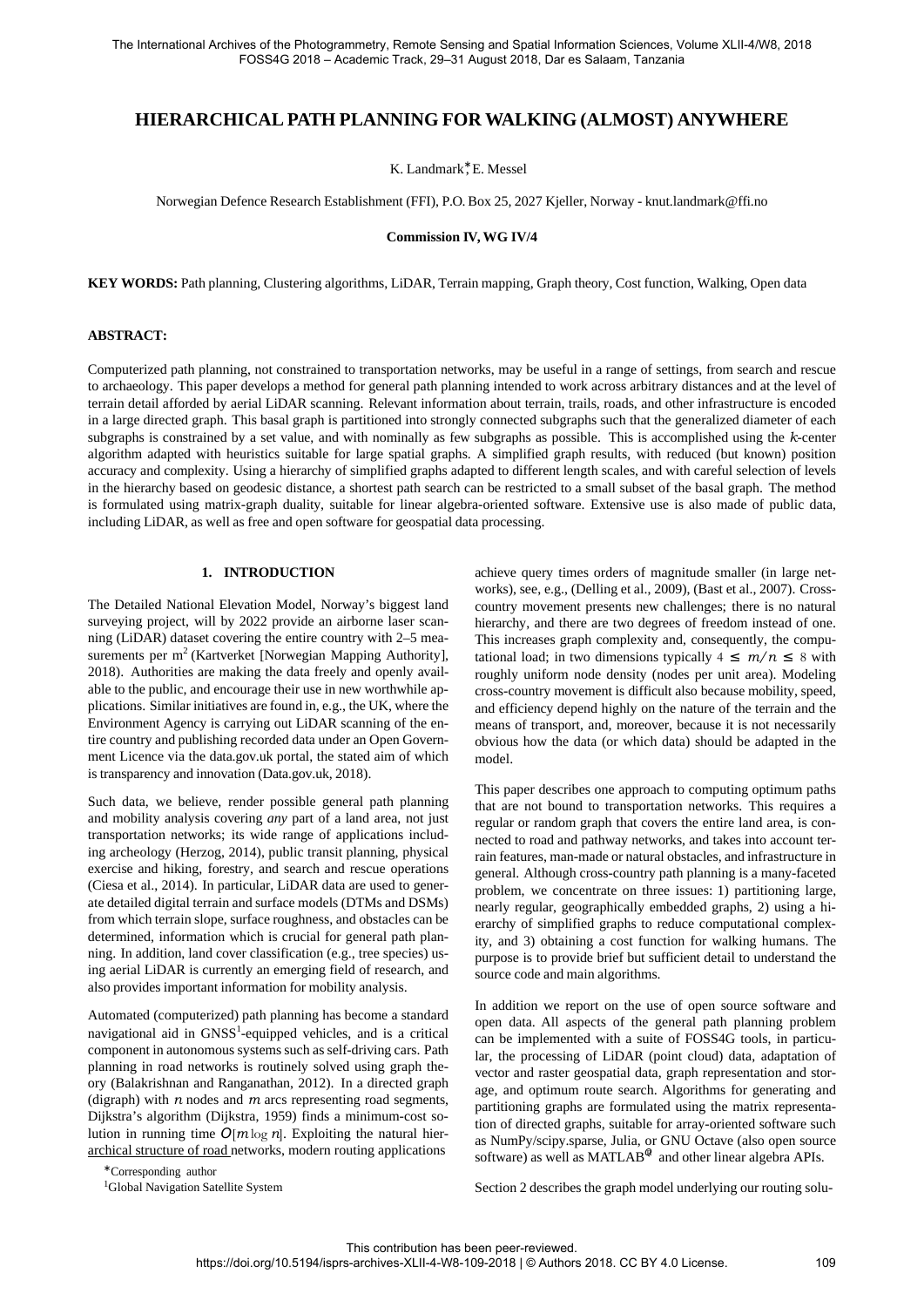tion. A sequence of graphs  $G = (G_0, G_1, \ldots, G_{H-1})$  represents the same physical area with decreasing levels of detail. This requires a method for partitioning large graphs. Section 3 develops a cost function for humans on foot. The mechanics and energetics of walking are complex and not fully understood. Hence empirical results are required, some of which are summarized here. However, biomechanical principles can be used to constrain the relation between walking speed (or energy expenditure) and key parameters such as terrain slope. Section 4 is a brief summary of the data processing pipeline and preliminary routing service application, implemented with open source software. Details on the datasets on which the graph model is based are also provided.

#### **2. METHOD**

#### **2.1 Matrix graph duality**

Formally we work with a simple, directed, weighted graph, *G* =  $(V, E, w)$ , where  $V = \{v_1, v_2, \ldots, v_N\}$  is the set of nodes (or vertices),  $E$  is a set of unique ordered pairs  $(v_i, v_j)$  of nodes (the arcs), where  $i / = j$  (no self-loops), and  $w : E \rightarrow \mathbb{R}$  is the weight function. The order of *G* is  $n(G) \equiv N$ . We refer to the subscript  $k$  as the node index of  $v_k$ . Each node  $v$  has a spatial position, denoted  $x(v) \in \mathbb{R}^3$ , as well as other attributes described below. A simple graph has no parallel arcs and can be represented by a

square  $N \times N$  matrix  $G = (w_{ij})$  by setting

$$
\begin{aligned}\n(v_i, \dots, v_i) &= G[i, j] = \begin{cases}\n\omega(a), & \text{if } a \equiv (v_i, v_j) \text{ for some arc } a \in E \\
0, & \text{otherwise.}\n\end{cases}\n\end{aligned}
$$

The adjacency matrix  $A_G = (c_{ij})$  is defined such that  $c_{ij}$  is the number of arcsincident out of  $v_i$  and into  $v_j$ . For a simple graph

with positive weights,

$$
A_G = [G > 0]
$$
 (a logical/binary matrix). (2)

In path planning applications *N* is large while each node is incident with only about 1–10 arcs, so *G* and *AG* are sparse.

A set of *R* distinct nodes,  $\{v_{k_1}, v_{k_2}, \ldots, v_{k_R}\}$ , can be identified with a binary column vector with unity in the  $k_j$ th row for  $j = 1, 2, \ldots, R$ . In particular, the node  $\nu_k$  is a binary vector with unity only in the *k*th row, and its neighbors in the matrix representation are

$$
\mathsf{N}(G,\nu_k) = A_G^T \nu_k,\tag{3}
$$

i.e., a sparse matrix-vector multiplication, where  $A_G^T$  denotes the transpose matrix. This is a breadth-first search (BFS) step (Kepner, 2011).

## **2.2 Subgraphs and index maps**

 $U = \{ v_{k_1}, v_{k_2}, \ldots, v_{k_R} \} \subseteq V$ , a particular subgraph  $G_1$  is *U* We frequently operate on subsets of *G*, and *G* itself will be constructed by assembling smaller graphs. For a subset of nodes obtained by keeping all edges incident only with nodes in *U* :

$$
V(G11) = U \text{ and } E(G11) = \{ (u, v) \in E(G) : u, v \in U \}.
$$
  
(4)

The matrix representation of  $G_{1}$  can be obtained as the sparse *U* matrix product

$$
G_U = U^T G U \tag{5}
$$

where  $U = \begin{bmatrix} v_{k_1} & v_{k_2} & \dots & v_{k_R} \end{bmatrix}$  is a sparse, binary  $N \times R$  matrix and  $U^T$  is its transpose. We can also view this as an indexing

operation in array-based languages, i.e.,

$$
G_U = G(\mathbf{I}_{G \to U}, \mathbf{I}_{G \to U}) \tag{6}
$$

where

$$
I_{G \to U} \equiv [k_1 \ \ldots \ k_R]. \tag{7}
$$

The operation (6) extracts rows  $k_1, \ldots, k_R$  and likewise columns  $k_1, \ldots, k_R$  from  $W_G$ . In NumPy syntax, this would be written *W<sub>G</sub>*[numpy.ix  $\{I_{G \to U}, I_{G \to U}\}$ ]. Note that in NumPy and Julia, this creates a *view* (SciPy, 2018) into the original matrix, so matrix values are not copied from the parent graph.

erations may be defined on index vectors. For two sets of nodes,  $\int_0^1 U$  is independent of the order of elements in  $\int_{G\to U}$ , and set op*n*(*G*)  $\times$  1 vector  $I$ <sub>*G*←*U*</sub> with non-zero entries given by *Ua, Ub* ⊆ *V*(*G*), we write  $|_{U_a \to G}$  ∪  $|_{U_b \to G}$  =  $|_{U_a \cup U_b \to G}$ , a concatenated vector with duplicate indices removed. Similarly,  $I_{U_a\rightarrow G}$  ∩  $I_{U_b\rightarrow G}$  =  $I_{U_a \cap U_b \rightarrow G}$  is a vector of common indices in *Ua* and *Ub*. Mapping between node indicesin the subgraph and parent graph can be accomplished by defining a (normally sparse) <sup>1</sup>

$$
I_{G \leftarrow U}^{-1}(I_{G \rightarrow U}) \equiv [1 \ 2 \ \dots \ R]. \tag{8}
$$

If *J* is a vector of node indices with respect to  $G_{1}$ <sup>1</sup> (so max *J* ≤ *R*). then *R*), then

$$
I_{G\to U}I_{G\leftarrow U}^{-1}(J)^{\lambda}=J.
$$

Conversely, if *I* is a vector of node indices with respect to *G*(so max  $I \leq N$ ), then

$$
\mathsf{I}^{-1}
$$

$$
_{G\leftarrow U}(\mathbf{I}_{G\rightarrow U}(I))=I.
$$

This construction can be nested.  $\Pi f H \perp U \subseteq V(G)$ , and *J* is a vector of indices with respect to  $G_1$ ing indices with respect to *G* are (  $1_U$ , then the correspond-

$$
I = I_{G \to U} \bigcap_{I \subset \mathbb{I}_{U} \to H(J)} \Lambda
$$

and so on.

#### **2.3 Distance**

each consecutive pair  $(v_i, v_{i+1})$  is in  $E(G)$ . The length of *P* is  $|P| = \int_{i=1}^{n} w(v_i, v_{i+1})$ , and the distance from *s* to *t*, denoted In a simple digraph, *G*, a path from node *s* to *t* is a sequence of distinct nodes  $P = (v_1 = s, v_2, \dots, v_R = t)$  in  $V(G)$  such that each consecutive pair  $(v_i, v_{i+1})$  is in  $E(G)$ . The length of *P* is  $|P| = \sum_{i=1}^{n} w(v_i, v_{i+1})$ , and the distance from *s* to *t*, denoted *dG*(*s, t*), is the length of a minimum-length path from *s* to *t*. For a spatial graph there is also distance as a function of the two node positions, i.e., Euclidean or geodesic distance. We use Euclidean distance in an appropriate projected reference system, as it is fast and simple to compute, and denote it  $d_{\text{EUCL}}$ .

For the purpose of partitioning the graph (Section 2.5), we need a single-source distance-to-all-nodes algorithm, such as Dijkstra (if  $w > 0$ ). However, with the clustering algorithm (Section 2.5) in mind, Dijkstra is modified in a heuristic manner, as in Function 1: once the set of closed nodes has expanded beyond a cutoff distance, Λ, the remaining active nodes are assigned the larger value of  $d_{\text{EUCL}}/c$  and  $\Lambda$ , where *c* is a scaling factor. If the weight function is travel time, then *c* will be a characteristic speed value. As implemented in Function 1, *<sup>c</sup>*is determined from the graph locally, and may vary across the graph. Depending on the appli-

*cation, c could also be a preset global parameter to further speed* up computation. The cut-off distance,  $\Lambda$ , is typically chosen to be a few times the characteristic cluster size of the desired graph partition (Section 2.5). Although shortest path algorithms can be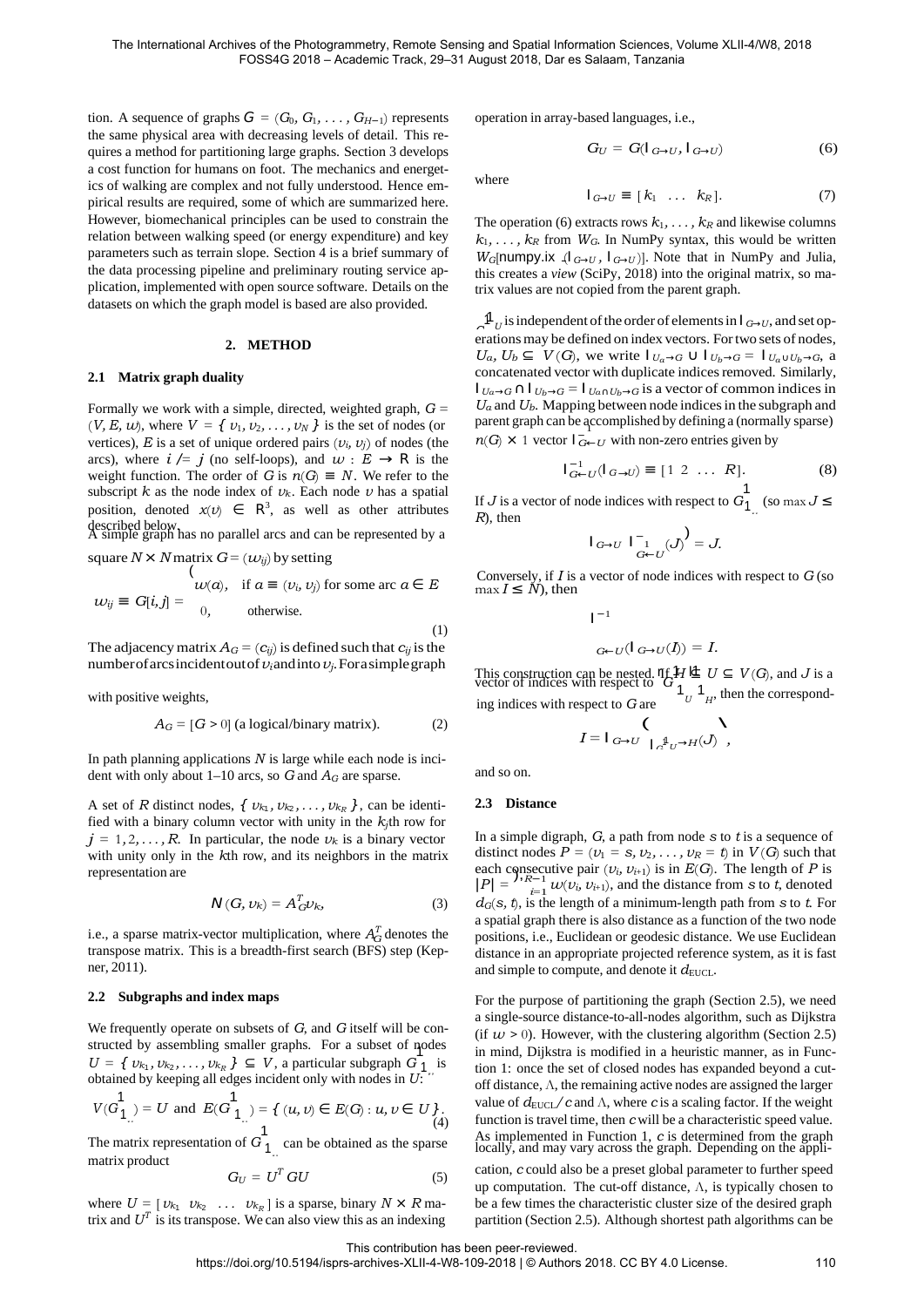| Function 1 Distance function (modified Dijkstra) |  |  |  |  |
|--------------------------------------------------|--|--|--|--|
|--------------------------------------------------|--|--|--|--|

**Require:**  $G$ , a finite, simple, positive-weight  $(w)$ , spatial digraph **Require:**  $s \in V(G)$ , the source node **Require:** Geographical distance function  $d_{\text{EUCL}} : V \times V \rightarrow \mathbb{R}$ **Require:** Λ *>* 0*,* cut-off distance

10:  $c \leftarrow \frac{N}{N-1}c + \frac{1}{N}$ 1: **function** DISTANCE(G,s,Λ) 2:  $U \leftarrow V(G)$  *r>* active nodes 3: **for all**  $v \in U$  **do** *r>*standard Dijkstra initialization 4:  $d_G(s, v) = \infty$ 5:  $d_G(s, s) \leftarrow 0$ 6:  $c \leftarrow 0$ 7: **while** *U* not empty **do** 8:  $u \leftarrow \text{node } v \in U$  with minimum distance  $d_G(s, v)$ 9:  $U \leftarrow U \setminus \{u\}$ 11: **if**  $d_G(s, u) > \Lambda$  **then** 12: **break** *r>*exitmain loop 13: **for all**  $v \in N(G, u) \cap U$  **do** 14:  $d_G(s, v) = \min(d_G(s, u) + w(u, v), d_G(s, v))$ 15: **for all**  $v \in U$  **do** 16:  $d_G(s, v) = \max(\Lambda, c^{-1}d_{\text{EUCL}}(x(s), x(v)))$ 17: **return**  $d_G(s, :), c$ 

formulated in pure linear algebraic language (Kepner and Gilbert, 2011), this is not essential here.

The distance algorithm is implemented with a standard heapbased min-priority queue (not shown in Algorithm 1) to obtain the minimum-distance node efficiently in each iteration of the loop (line 8). Using matrices, we only require that the distance function returns an *N* -element vector with distances corresponding to node indices. When using the transposed adjacency matrix to obtain the neighbors  $N(G, v) \cap U$  (line 13), where *U* is the set of active nodes, as in (3), the column of the active node is set to zero in each iteration of the loop:

**while** *U* not empty **do**

$$
A(G)^{T}[:, u] = 0
$$
  
for all  $v \in A_G^T u$  do  
...

non-empty disjoint subsets  $(U_i)_{i=1}^K \subseteq V(G)$  such that Two nodes *u* and *v* in a graph *G* are (di)connected if there is a finite-length path from  $u$  to  $v$  and from  $v$  to  $u$ , and  $G_0$  is strongly connected if any pair of nodes are diconnected. Wewill assume that G is strongly connected, since otherwise each component of *G* can be considered and processed separately. A collection of

1. 
$$
V(G) = U_{i=1}^{K} U_i
$$
  
2.  $G_{1_{i}}^{1}$  is disconnected for each  $i = 1, ..., K$ ,

is a partition of *G* into *K* smaller, connected components. From this partition a simplified, unweighted graph, *G*1, can be constructed by defining  $V(G_1) = \{ U_1, \ldots, U_K \}$ . Using arrays again, the partition is specified by an *n*(*G*) length label vector *L* with

$$
L(\mathsf{I}_{G\rightarrow U_i})=i, \text{ for } i=1,\ldots,K.
$$

6:  $A_1$  UNIQUE(*L*[ $A^T G \cdot V$ ]),  $C \leftarrow 1$ **Function 2** Adjacency matrix, graph partition **Require:** *G*, a finite, simple digraph **Require:** *L*, label vector for partition of *G* 1: **function** ADJACENCY(*AG*,*L*) 2:  $K \leftarrow \max L$  *r*>number of nodes 3: *A*<sub>1</sub> ← SPARSE(*K, K*) *r*> empty *K* × *K* matrix 4: **for**  $c \leftarrow 1, \ldots, K$  **do** 5:  $V \leftarrow (L == c)$  *r*>nodes in partition *c* 

8:  $A_1[c, c] \leftarrow 0$  *r*>no self-loops

7:  $A_1[c, \text{UNIQUE}(L[A_G \cdot \overline{V}])] \leftarrow 1$ 

9: **return** *A*<sup>1</sup>

For example, if  $V(G) = \{ v_1, v_2, v_3, v_4 \}$ ,  $U_1 = \{ v_2, v_3 \}$ , and  $U_2 = \{ v_1, v_4 \}$ , then  $V(G) = U_1 \cup U_2$  and  $L = [2 \ 1 \ 1 \ 2]$ . Two nodes  $U_i$  and  $U_j$  in  $G_1$  are adjacent if there is an arc  $(u, v)$  ∈ *E*(*G*) such that  $u$  ∈ *U<sub>i</sub>* and  $v$  ∈ *U<sub>i</sub>* or vice versa. The adjacency matrix can be obtained from *L* and *AG* with Function 2. For a vector  $V$ , the function unique( $V$ ) returns a new vector holding the elements of *V* without repetitions (e.g., numpy.unique). There are different ways to represent sparse matrices, and in Function 2 one should use a format that is efficient for constructing matrices (e.g., row-based linked list), and later convert to a format supporting fast matrix-vector operations, see, e.g., (SciPy, 2017).

If  $G_1$ <sup>1</sup> is (di)connected, its size can be characterized by a radius and a diameter: For a node  $u \in U \subseteq V(G)$ , the eccentricity with respect to *U* is  $e(u) = \max\{d_G(u, v) : v \in U\}$ , and the radius of *U* is the minimum eccentricity, i.e.,  $r(U)$  =  $\min\{e(u): u \in U\}$ . The diameter of  $U \subseteq V(G)$  is similarly defined as the maximum distance between pairs of nodes in *U* :

$$
\text{diam}(U) = \max\{ d_G(u, v) : u, v \in U \}.
$$

To turn *G*1 into a weighted graph, the distance between all pairs of adjacent sets  $(U_i, U_j) \in E(G_1)$  must be determined. Again anticipating the cluster algorithm (Section 2.5), we pick a node  $v_{h_i} \in U_i$  in each subset, referred to as the cluster representative (CR). Since by assumption *G* is diconnected there is a path between every pair of CRs, and  $G_1$  can be defined as the  $K \times K$ matrix with elements $\mu$ 

2.4 Partitions 
$$
G_1[i,j] = \begin{cases} d_G(\nu h_i, \nu h_j) & \text{if } A_{G_1}[i,j] = 1 \\ 0 & \text{otherwise,} \end{cases}
$$
(9)

The set of CRs is denoted  $H = \{ v_{h_1}, v_{h_2}, \ldots, v_{h_K} \}$ , with indices  $I_{G\rightarrow H}=[h_1 \quad h_2 \quad \dots \quad h_K].$ 

*i*. *V*(*G*) = ∪<sup>*K*</sup><sub>*i*=1</sub> *U<sub>i</sub>* so that the distance (closeness) as optimization criterion, so that the distance between nodes in each subgraph *G*  $\frac{1}{1}$  can be The principle of simplyfying graphs is shown in Figure 1. Typically one seeks partitions that minimize the number of arcs between components (Buluç et al., 2016). However, we would  $controlled.$ 

## **2.5 Clustering**

Hence it is natural to choose CRs with minimum eccentricity, or, conversely, given a set of maximally dispersed nodes *H* =  $\{ v_{h_1}, v_{h_2}, \ldots, v_{h_K} \}$ , define the partition subsets by proximity to *H*. For any node  $v \in V(G)$ ,  $d_G(v, H) = \min_{h \in H} d_G(v, h)$ denotes the distance of *v* from *H*. The maximum distance to a CR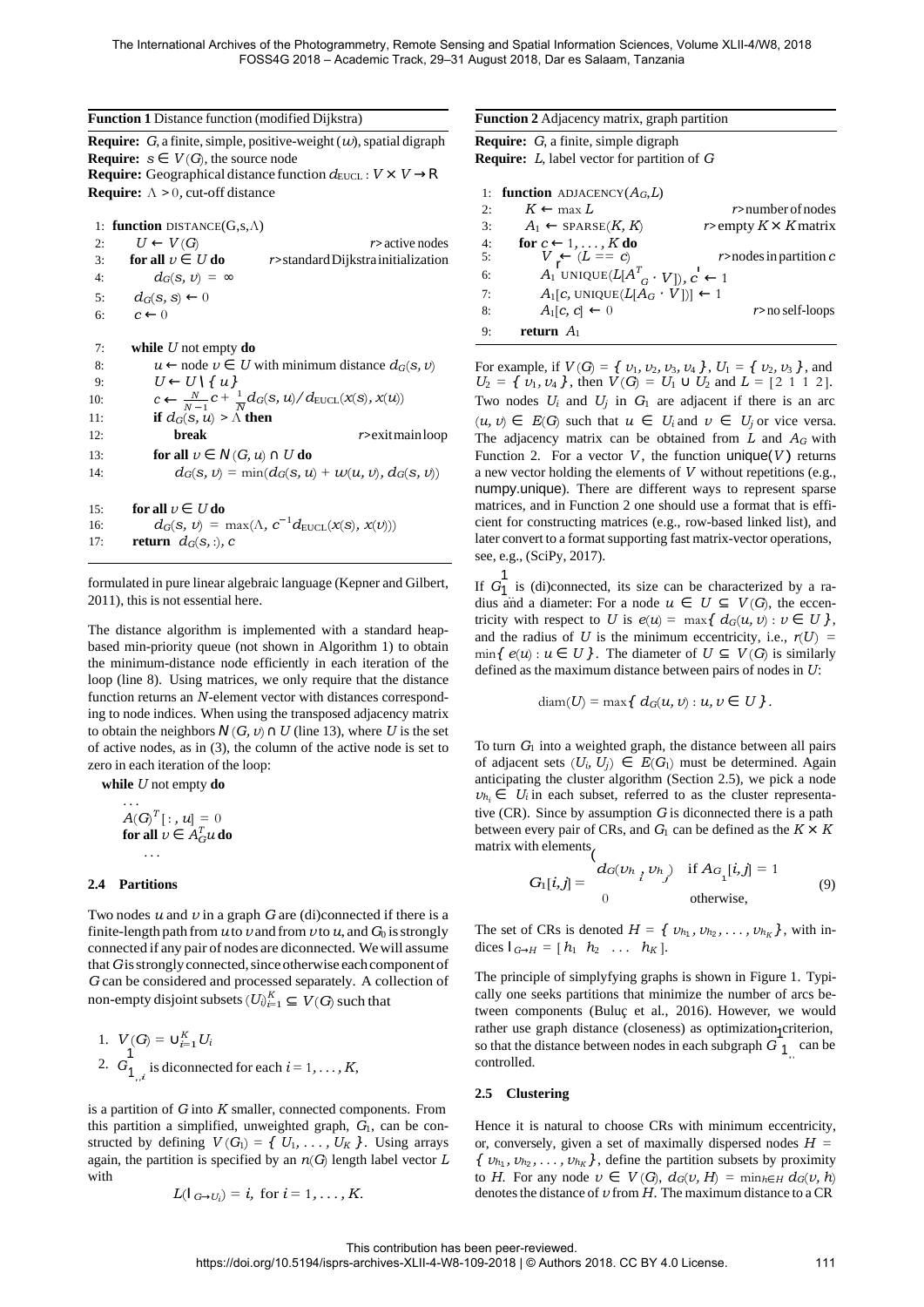

Figure 1. Graph partitioning and clustering. Two disjoint sets of nodes,  $U_i$  (red) and  $U_j$  (blue), form two nodes connected by a single pair of arcs in the simplified graph  $G_1$  on the right.

*k* two criteria: *V*(*G*) = ∪<sup>*K*</sup><sub>*K*</sub> *U<sub>k</sub>*, each *G* <sub>1</sub><sub>*k*</sub>, is diconnected, and *h* ← *n* is  $d_{\infty}(G, H) = \max_{v \in V(G)} d_G(v, H)$ , and should be as small as possible. We seek a partition based on one of the following

*U*

- C1: *K* is minimum such that max<sub>1≤*k*≤*K*  $r(U_k)$  ≤ *R* for some fixed radius *R*.</sub>
- C2: *R* is the smallest radius such that  $\max_{1 \leq k \leq K} r(U_k) \leq R$ for a fixed number *K*.

Both criteria belong to a class of NP-hard optimization problemsknownas*k*-centerproblems.Thereisanapproximatesolution,*k*-centerclustering,thatworksasfollows(Har-Peled,2008, Ch. 4): Starting with a random node,  $H_1 = \{h_1\}$  (in index notation), the CRs are added one at a time (one per iteration of a loop). Each new CR,  $h_{k+1}$ , is chosen such that it has maximal distance to the current set of CRs, i.e.,  $d_G(v_{h_{k+1}}, H_k) = d_G(G, H_k)$ where  $H_k = \{ h_1, \ldots, h_k \}.$ 

This requires *K* one-to-all shortest path computations. For the purpose of forming the simplified graph *G*1 we must also obtain the inter-CR distances, cf. Eqn. (9). Therefore, in the present implementation (Function 3) we maintain two distance arrays: *D* is an *N* element vector that holds the distance of each node to the currently nearest CR,

$$
D[i] = \min_{h \in H} d_G(v_i, v_h);
$$

*S* is a sparse *K × N* matrix that stores the distances from each CR to all nodes inside a cut-off distance,

$$
S[k, i] = \begin{cases} d_G(v_{h_k}, v_i) & \text{if } d_G(v_{h_k}, v_i) < \Lambda \\ 0 & \text{otherwise.} \end{cases}
$$

In principle all *KN* distances could be saved in a dense matrix, but this would require much more memory. Again Λ should be (a few times) larger than the characteristic cluster size (although it need not be identical to the cut-off distance in Function 1).

Function 3 halts when either  $K_{\text{max}}$  clusters have been formed or all nodes are within a distance *R* from a CR,  $d_{\infty}(G, H) \leq R$ . Vectorized expressions on the *N* -element arrays (*D*, *d*, *I*, and *J* ) areavoidedherebecausealloperationscanbefusedinto a single

#### **Function 3** *k*-center clustering, adapted to spatial graph

**Require:** *G*, a finite,simple,diconnected,spatialdigraph **Require:**  $K_{\text{max}}$  ≤  $n(G)$  ≡ *N*, maximum number of clusters **Require:**  $R > 0, \Lambda > R$ , cluster size, cut-off distance

| <b>function</b> KCLUSTER( $G$ , $K_{\text{max}}$ , $R$ , $\Lambda$ )       |                                                                |  |  |  |
|----------------------------------------------------------------------------|----------------------------------------------------------------|--|--|--|
| $H \leftarrow$ ZEROS( $K_{\text{max}}$ , 1)                                | $r > CR$ indices                                               |  |  |  |
| $C \leftarrow$ ZEROS( $K_{\text{max}}$ , 1)                                | $r$ scaling factors                                            |  |  |  |
| $L \leftarrow$ ONES(N, 1)                                                  | $r$ > cluster labels                                           |  |  |  |
| $S \leftarrow$ SPARSE( $K_{\text{max}}, N$ )                               | <i>r</i> >distance to CRs                                      |  |  |  |
| $D \leftarrow \infty \cdot$ ONES(N, 1)                                     | $r$ > distance to nearest CR                                   |  |  |  |
| $H[1] \leftarrow$ RANDINT(N)                                               | $r$ >random index, first CR                                    |  |  |  |
| $I, J \leftarrow$ zEROS(N, 1, dtype=bool)                                  | $r$ >logical arrays                                            |  |  |  |
|                                                                            |                                                                |  |  |  |
| for $k = 1, \ldots, K_{\text{max}}$ do                                     |                                                                |  |  |  |
| $d, c \leftarrow$ DISTANCE(G, H[k], $\Lambda$ )                            |                                                                |  |  |  |
| $r_{\text{max}} \leftarrow 0, h \leftarrow 1$                              |                                                                |  |  |  |
| for $n = 1, \ldots, N$ do                                                  |                                                                |  |  |  |
| $I[n] \leftarrow d[n] \leq D[n]$                                           |                                                                |  |  |  |
| $J[n] \leftarrow d[n] \leq \Lambda$                                        |                                                                |  |  |  |
| $D[n] \leftarrow \min(D[n], d[n])$                                         |                                                                |  |  |  |
| if $D[n] > r_{\text{max}}$ then<br>$r_{\text{max}} \leftarrow D[n]$        |                                                                |  |  |  |
|                                                                            |                                                                |  |  |  |
| $h \leftarrow n$                                                           |                                                                |  |  |  |
| $\begin{array}{l} S[k,J] \leftarrow d[J] \\ L[I] \leftarrow k \end{array}$ | r>distancetoneighborhood<br>$r$ assign nodes to $k$ th cluster |  |  |  |
| $H[k] \leftarrow h$                                                        | $r$ >node index of $k$ th cluster                              |  |  |  |
| $C[k] \leftarrow c$                                                        |                                                                |  |  |  |
|                                                                            |                                                                |  |  |  |
| if $r_{\rm max}$ < R then                                                  |                                                                |  |  |  |

 $r > d_{\infty}(G, H) < R$ , goal achieved **return** *H*[1:*k*], *L*, *S*[1:*k,*:], *C*[1:*k*]

inner loop that should be executed in fast, low-level code. The running time of Function 3 is  $O(KN + KO_{SP})$ , where  $O_{SP}$  is the running time of the shortest path (distance) algorithm. Point-topoint Euclidean distance,  $d_{\text{EUCL}}(u, v)$ , can be computed in constant time; if  $d_{\text{EUCL}}$  were used in Function 3 it could be moved inside the inner loop and the total running time would be  $O(KN)$ . Instead a middle way is taken: to speed up clustering of large spatial graphs the heuristic version of Dijkstra (Function 1) is used.

Once the partition, defined by the label vector *L*, has been computed with Function 3, the adjacency matrix of the simplified graph,  $A(G<sub>1</sub>)$  can be found with Function 2. The matrix representation of the simplified graph is

$$
G_1 = S[1:K, H] * A(G_1)
$$
 (10)

where  $K = \text{length}(H) = \text{length}(\text{UNIQUE}(L))$  is the number of clusters and ∗ denotes element-wise matrix multiplication. De- $S[k, i] = \begin{cases} d_G(v_{h_k}, v_i) & \text{if } d_G(v_{h_k}, v_i) < \Lambda \\ \text{weights} & \text{if } G_l \text{ must be computed separately; missing distances} \end{cases}$ 

correspond to true (1) elements in the element-wise exclusive-or operation  $G_1 \oplus A(G_1)$ .

One option not shown in Algorithm 3 is to allow each CR to be chosen according to a list of priorities. This means that each node in *G* may be given a priority value *p*, say  $p = 1$  for road nodes (highest priority),  $p = 2$  for path nodes, and  $p = 3$  for terrain nodes (lowest priority). A new CR is then chosen not as the farthest node from *H*, but as the node with highest priority within the set  $\{ v \in V(G) \setminus H \mid d(v, H) \ge r_{\text{max}} - R \}$ , where  $r_{\text{max}}$  is defined as in Function 3 and *R* is the characteristic cluster size.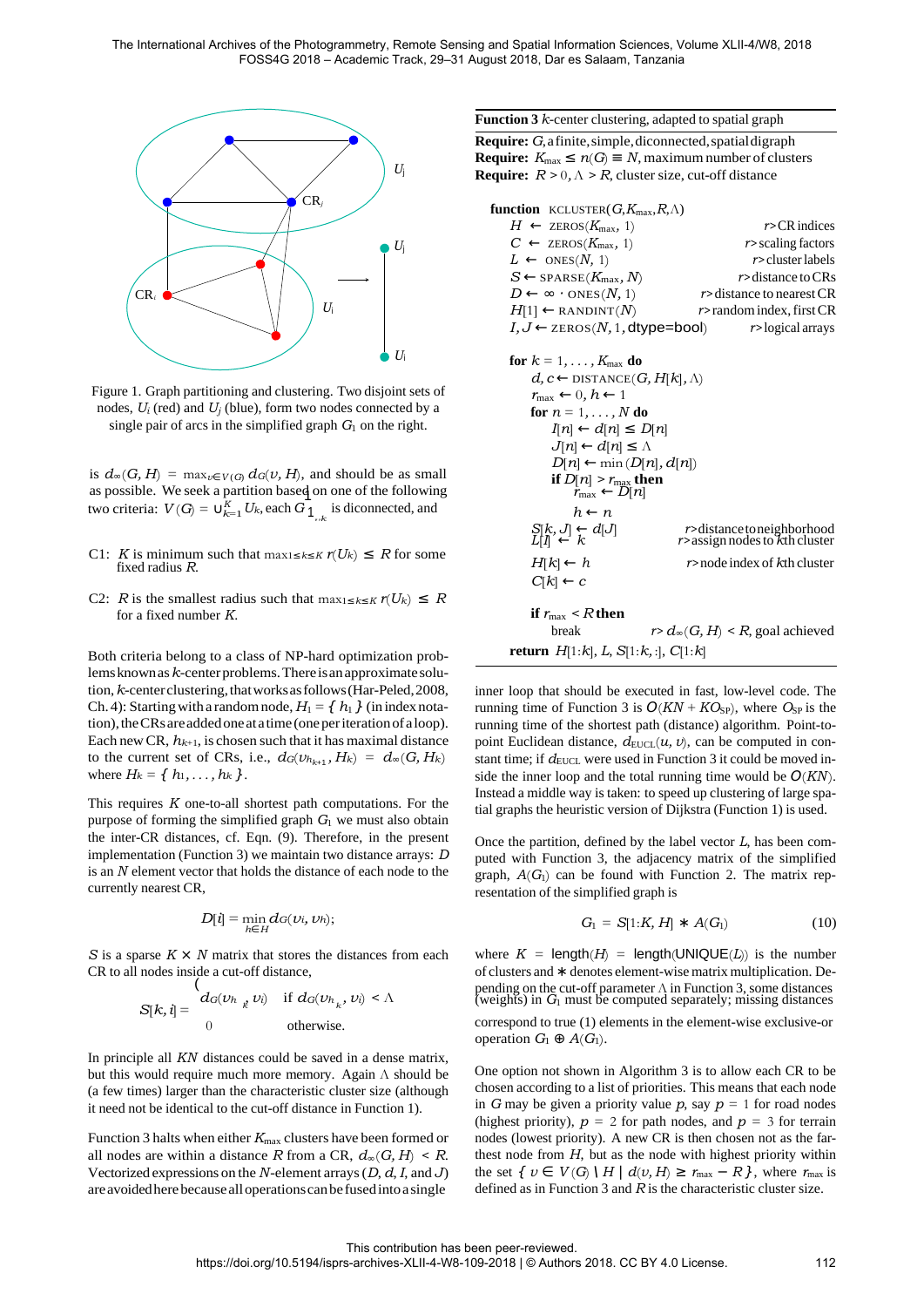### **2.6 Hierarchical graphs**

To solve the shortest path problem in large graphs, covering arbitrary distances and level of detail, we use a sequence of graphs  $G = (G_0, G_1, \ldots, G_{H-1})$  that represent the same physical area with decreasing levels of detail (complexity).  $G_0$  is the most detailed graph, the basal graph; it contains all information and is formed by merging graphs representing networks (roads, trails, etc.) and terrain, respectively. The sequence *G* can be viewed as a hierarchical structure with height *H* where each new level is a simplification of the previous.  $G_k$  is obtained by partitioning *Gk*−1 using Function 3. This yields a many-to-one map between nodes in consecutive graphs,  $M_k$ :  $V(G_{k-1}) \rightarrow V(G_k)$ . Each edge in *Gk* represents many possible paths in *Gk*−1; each node in *Gk* represents a connected subgraph in *Gk*−1. If *u* ∈ *V* (*G*), then the corresponding node in  $G_k$  is  $M(U; k) = M_k \circ M_{k-1} \circ$ *...* ◦ *M*<sub>1</sub>(*s*), where ◦ denotes composition of functions.

Each step up in the sequence *G* reduces position accuracy. An optimum path between two nodes *s* and *t* in *G*0 is sought by first finding a path between corresponding nodes in a simpler graph  $G_h$ , where  $0 \leq h \leq H$ . The optimum path between  $S_h$  and  $t_h$ is computed with a standard shortest path algorithm. This path defines connected subgraphs,  $g_{k,h}(s, t; G_k)$  ⊆  $G_k$ ,  $0 \le k < h$ , in all the lower-level graphs. In a two-level search, we find the optimum path in *Gh* and subsequently in *g*<sup>0</sup>*,h*(*s, t*), a subgraph of the basal graph  $G_0$ . However, a search can be carried out at intermediate levels too. For example, in three-level search, let  $0 \leq h_1 \leq h$ . Then the optimum path in  $g_{h_1,h}(s, t; G_{h_1})$  defines a smaller subgraph in *G*0, where the final search is carried out.

A series of shortest path problems in low-complexity subgraphs thus replaces a single problem in the high-complexity graph *G*0. The path is, effectively, adjusted iteratively to take into account more and more terrain features.

#### **2.7 Accuracy**

By accuracy we mean that length of the hierarchical graph solution should be close to the length of an optimum path in  $G_0$ , which in turn should be close to the length of a truly optimum path in nature. The accuracy of the iterative solution depends on adjustable parameters, in particular the choice of search levels  $0 \le h_1 \le \ldots \le h$  and the ratio between cluster sizes in consecutive graphs (i.e., the stepwise decrease in position accuracy up the hierarchy). The starting level  $h$  is a trade-off between accuracy and computational complexity; it is determined by the graph size and the geodesic distance (constant-time estimate) between the source and target nodes, *s* and *t*. Consider two extreme cases: if  $h = 0$ , then the exact solution is found directly on the complete basal graph *G*0, at high computational cost. On the other hand, suppose that  $s_h$  and  $t_h$  are adjacent nodes in  $G_h$ . This implies that the *uncertainty* of the distance estimate  $d_{G_h}(s_h, t_h)$  has the same order of magnitude as the true distance  $d_{G_0}(s, t)$ .

If there is an upper bound on  $\text{diam}(U)$  in the level h partition, say diam( $U_i$ )  $\leq 2R$  for  $i = 1, ..., K$ , and if the shortest path from *s* to *t* intersects *M* sets in the partition, then

$$
\frac{d_{\text{EUCL}}(s, t)}{\max c} ; S \, d_G(s, t) ; S \, M \, \text{diam}(U). \tag{11}
$$

where *c* is the spatially varying scaling factor found with Function 3. The simple relation (11) can be used to choose *h* such that the spatial uncertainty, determined by diam(*U*) is small com-<br>
pared to the (expected) distance travelled.  $P_g = \frac{P_{\phi}^{Pa}}{g} - \eta \frac{r_{VGM}}{g} - (G + 6)^2 + 25V^2$ ,  $G < 0$ .

the *K* CRs is minimum, say  $q_{\text{lin}}^K(G)$ . If the set of CRs, *H*, is Considering the other side of the trade-off, complexity, there should be as few clusters as possible for a given resolution this is what we aim to achieve with the criteria C1–C2. Given an exact solution to C1 or C2, the maximum distance to any of computed with the *k*-center algorithm, it is possible to show that

$$
d_{\infty} (G, H) \le 2 d_{\min}^{K}(G). \tag{12}
$$

The approximation bound (12) is normally proved for metric spaces, which requires symmetry, i.e.,  $d_G(u, v) = d_G(v, u)$  for any pair of nodes  $u, v \in V(G)$ . However, examining the alternative proof in (Har-Peled, 2008), it appears that only the triangle inequality is required, i.e.,

$$
d_G(u, v) \le d_G(u, r) + d_G(r, v) \tag{13}
$$

for any three nodes  $r, u, v \in V(G)$ . This inequality holds by definition for the graph-theoretical distance  $d_G$ , but not necessarily for the heuristic distance (Function 1).

#### **3. WEIGHT FUNCTION**

The primary factors that determine energy consumption and walking speed are mass and load, stature and leg length, slope (gradient), and ground condition (roughness, compliance, vegetation, friction). To our knowledge, there is no theoretical model that accurately predicts the metabolic cost or optimum walking speed across the range of key parameters. This would require a more complete understanding of both the complicated transfer of mechanical energy between body parts, and how efficiently metabolic energy is converted to mechanical energy. For example, on rough ground more muscular effort is required to maintain posture, which reduces effciency. The effect is seen experimentally (Voloshina et al., 2003), but is difficult to describe analytically. However, several useful empirical results have been established.

The gross mass-specific energy cost of walking a unit distance is here denoted *Cg* [J/kg*·*m]. The proportion of this energy transferred to mechanical energy is one kind of efficiency,

$$
g = \frac{W_{\text{tot}}}{C_g},\tag{14}
$$

where  $W_{\text{tot}}$  is the total mechanical work performed by the muscles per unit mass and unit distance. In general we expect that the efficiency  $q$  varies with both speed, slope, and ground conditions. The gross metabolic rate  $P<sub>g</sub>$  is the energy consumed by the body per unit time, which can be accurately determined by measuring oxygen consumption. (Pandolf et al., 1977) found the following empirical formula for *Pg* [W] in terms of walking speed *V* [m/s], body mass *M* [kg], load *L* [kg], and gradient  $G > 0$ [%]:

$$
P_g^{\text{Pa}} = 1.5M + 2.0(M + L) \frac{L}{M}^2 + \eta (M + L)(1.5V^2 + 0.35VG).
$$

For simplicity we set  $L = 0$  (no load) in the following. Note that the numerical coefficients are dimensionful quantities. For negative gradients (Santee et al., 2003) later added a correction factor, as reproduced in (Potter and Brooks, 2013), so that (for  $L = 0$ 

$$
P_g = \n\begin{cases}\nP_{\text{max}}^{\text{Pa}} \\
P_g = \frac{P_{\text{max}}^{\text{Pa}}}{g} - \eta \frac{v_{GM}}{3.5} - (G + 6)^2 + 25V^2, & G < 0. \quad (15)\n\end{cases}
$$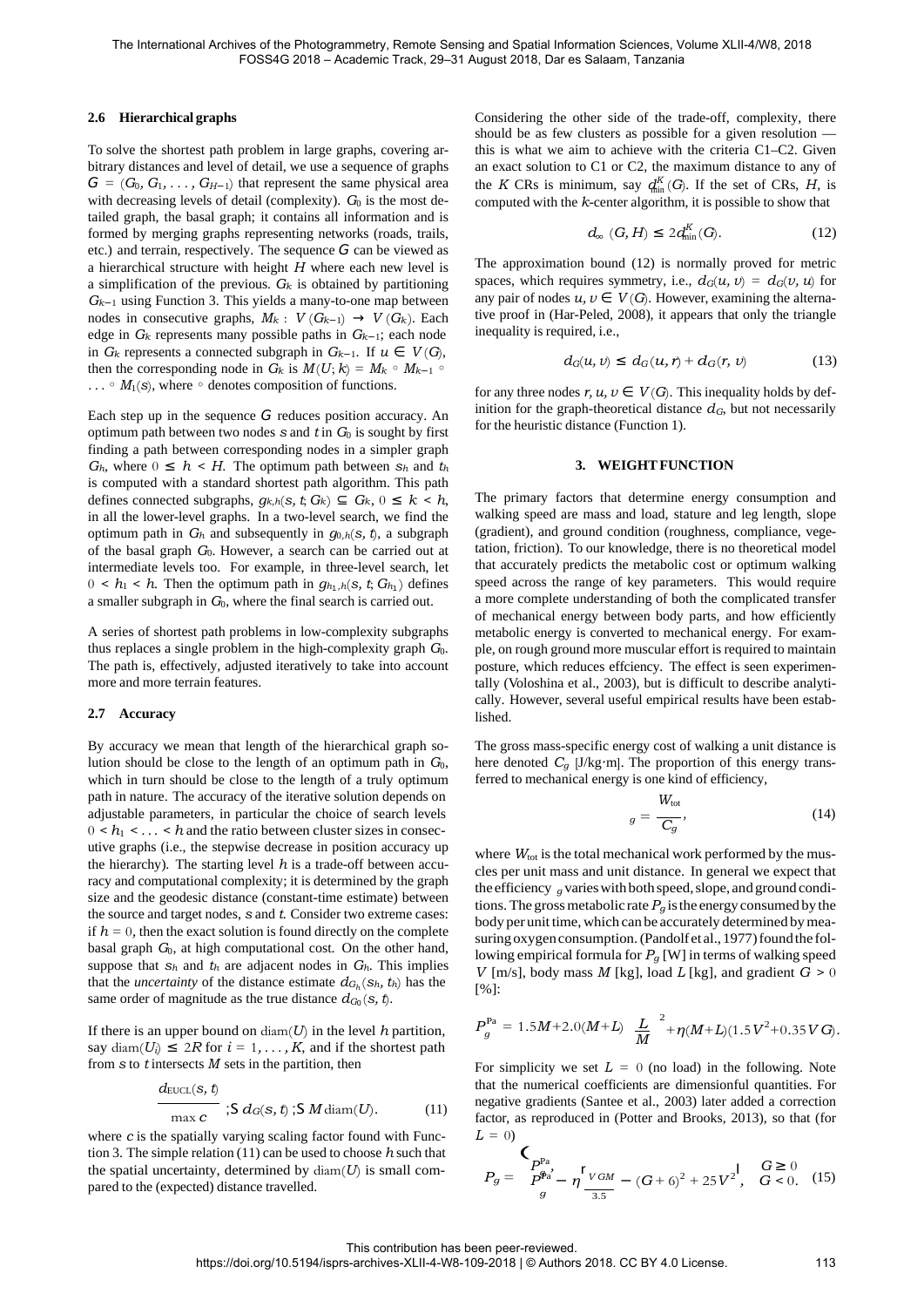The Pandolf equation is useful because it parametrizes the ef- 20 fect of ground conditions by the terrain coefficient *η*, for which experiment-based values exist (Soule and Goldman, 1972). The

If we make the dimensions explicit, equation (15) for  $G > 0$  may be rewritten as  $\frac{1}{8}$  10

terrain coefficient varies from 
$$
\eta = 1
$$
 for a sphalt to about  $\eta = 3$ 

\nFor deep snow.

\nIf we make the dimensions explicit, equation (15) for *G* > 0 may be rewritten as

\n
$$
\frac{dE}{dt}(V; \tau, a) = 1.5 \frac{W}{kg} + \eta V \frac{1.5}{1 \text{ s}} V + 3.6 g \sin a
$$
, (16)

\nwhere *E* is the metabolic energy per unit mass, *a* is the in–16

\n2.5

where  $E$  is the metabolic energy per unit mass,  $\alpha$  is the inclination angle of the slope with respect to the horizontal, and  $g = 9.81 \text{ m/s}^2$  is the gravitational acceleration. The constant *g* is introduced here as a useful scale factor because *g* sin *α* is the component of the gravitational force per unit mass against which the muscles must work along the slope.

Equation (16) has a form very similar to a power balance equation (van Ingen Schenau and Cavanagh, 1990), and  $_q\eta(1.5/1 \text{ s})V^2$ may be interpreted as a "friction power" term. Dividing (16) with *V* gives the gross energy cost per unit distance,

$$
C_g = \frac{1.5 \text{ W/kg}}{V} + \eta \frac{1.5}{1 \text{ s}} V + 3.6 g \sin \alpha \tag{17}
$$

Setting  $\partial C_g / \partial V = 0$  and solving for *V* yields the speed that **4. DATA** minimizes  $C_w$ , **4. 4. 4. 0** 1

$$
V_{\min} = \frac{\overline{1}m}{\eta s},\tag{18}
$$

i.e.,  $V_{\text{min}} = 1.0 \text{ m/s}$  on a hard even surface. Several research teams have found quadratic relationships between metabolic power and walking speed, similar to (16), but the numerical values are not quite consistent. The constant (intercept) term in (16), 1*.*5 W/kg, is usually interpreted as the the energy cost of standing still (without load), which is somewhat higher than the basal (resting condition) metabolic rate of  $P_b \approx 1.1$  W/kg for healthy adults (Weyand et al., 2010). It is, however, not straightforward to extrapolate a quadratic fit to values obtained in walking condition down to standing  $(V = 0)$  condition. Depending on what data are used, the value of  $V_{\text{min}}$  varies and may be larger than 1.0 m/s on a hard surface; data from, e.g., (Bastien et al., 2005) gives  $V_{\text{min}} = 1.3 \text{ m/s}.$ 

Nevertheless, inserting  $V_{\text{min}}$  from (18) in (17) and integrating  $C_q$  ( $V_{\text{min}}$ ) along arcs in the graph, we obtain a weight function for energy cost per unit mass as a function of terrain type and gradient:

$$
W(a) = \int_{a}^{b} C_g(V_{\min}; \eta, a) dx(a), \ a \in E(G).
$$
 (19)

 $W(\alpha)$  is given in J/kg. This simple weight function (Figure 2) depends on the optimum speed (18) consistent with the Pandolf equation. However, while  $V_{\text{min}}$  is constant for  $G \geq 0$ , the spontaneous walking speed of humans decreases on steep slopes both uphill and downhill, where optimum efficiency is not attained. In further work we will obtain an alternative to (15) and a gradientdependent speed.

This weight function is symmetric with respect to ground conditions, but not with respect to gradient. However, any path will be traversible in both directions. This implies that all connected subgraphs are in fact strongly connected (diconnected). Note also that for the purpose of computing the graph partitions, and



Figure 2. The simplest weight function per unit distance (gross metabolic cost of walking). The correction term in (15) has been computed assuming a mass of  $M = 70$  kg.

thereby the structure of the hierarchical graph, only a single representative and not highly accurate weight function is required.

*Before applying the methods of Section 2, the basal graph G*<sup>0</sup> must be constructed. The completed hierarchical graph is stored in a spatial database. Key tools include PDAL (Point Data Abstraction Library) (Bell et al., 2018), GDAL (Geospatial Data Abstraction Library) (GDAL/OGR contributors, 2018), the PostGIS spatial database (PostGIS contributors, 2018), and the pgRouting PostGIS extension (pgRouting contributors, 2014).

#### **4.1 LiDAR data**

LiDAR data are available from the Norwegian Mapping Authority via its Høydedata (elevation data) web portal (Kartverket, 2016). Data products include preprocessed DEMs and DSMs as well as point cloud data arranged by survey project. Point cloud data were processed with PDAL to extract ground, surface returns, and statistics about returns in the lower stratums above ground. From the latter a preliminary measure of vegetation density can be determined.

#### **4.2 Vector data**

Vector data are included to take into account infrastructure, transportation networks, inaccessible areas, and land cover/land use. For path and road networks, we have used OpenStreetMap (OSM) (OpenStreetMap Foundation, 2018) and Elveg, a road database maintained by the Norwegian Mapping Authority. Elveg is an open access-no restrictions dataset. Road surfaces are encoded in detailed land use data, and can be integrated directly into a fine basal terrain mesh. However, due to the primary role of transportation networks, we also build subgraphs for roads and paths based on line geometries (road center lines in the case of Elveg). A network line geometry has nodes at intersections, with intermediate vertices defining its shape. Vertices are converted to nodes at a regular interval, hence additional arcs are inserted, to increase the number of connections between the network graph and the basal mesh. Any remaining self-intersections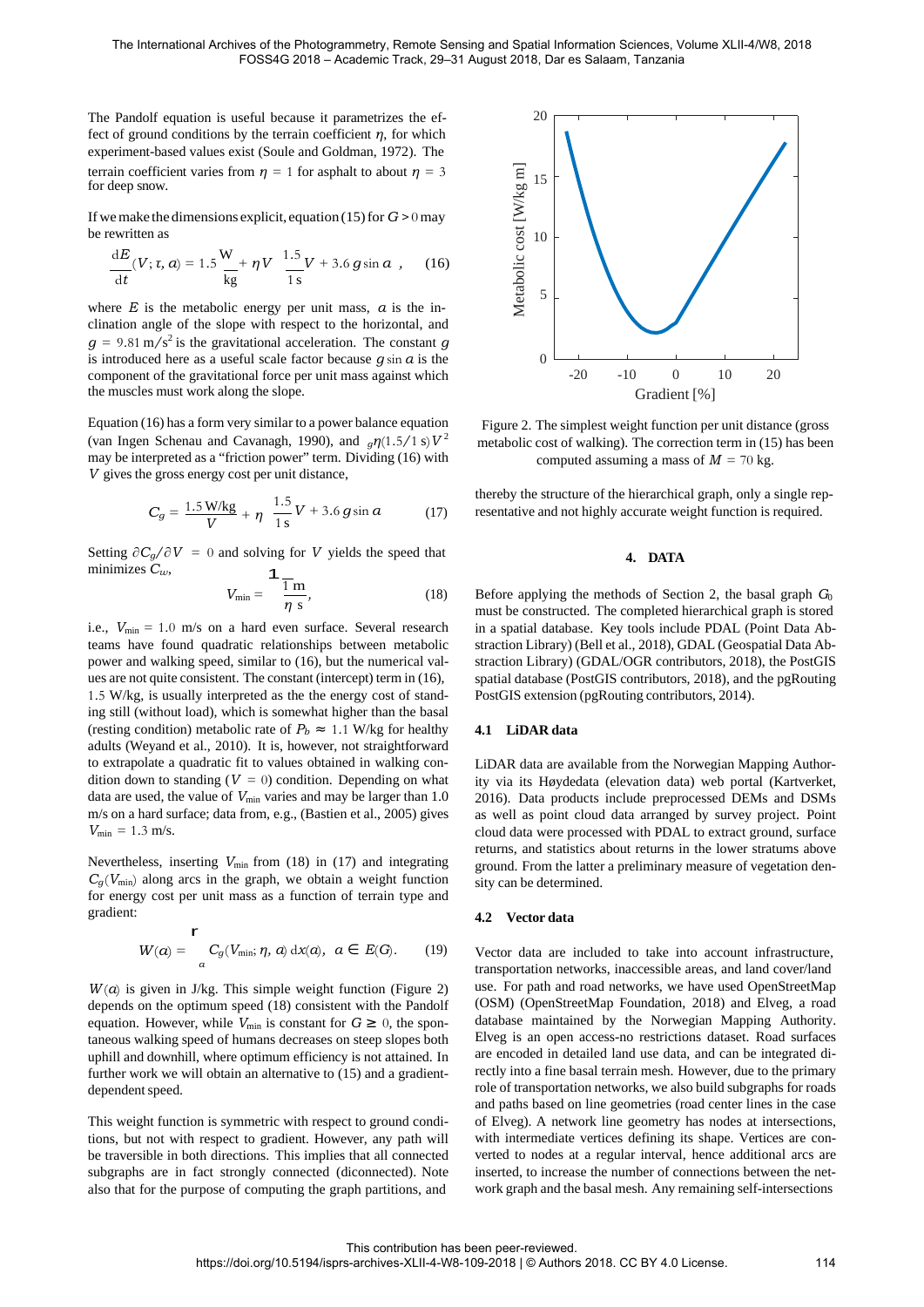are removed. When the weight of an arc is computed, the complete line geometry (all vertices) is taken into account.

Land cover data, which describe static physical properties of a land area (at the surface), is taken from AR5, a 1:5000 scale national map maintained by the Norwegian Institute for Bioeconomy Research (Nibio). A land cover class in AR5 is a unique combination of four categorical variables: area type (12 different values), soil condition (8 values), wood type (6 values), and forest site quality (7 values). The translation of these variablesinto a terrain coefficient in the weight function is not straightforward and at the present time only based on qualtitative assessments with the original coefficients of (**?**) as guideline. Buildings, properties, and infrastructure are taken from FKB (Felles Kartdatabase), a database of high-resolution base maps maintained by the Norwegian Mapping Authority. Both AR5 and FKB have access restrictions. For AR5 an application, and proper attribution, is required. FKB contains the most accurate Norwegian data, but good results can also be achieved with, e.g., OSM.

## **4.3 Basal graph**

To compute the weights of the basal graph, each arc and vertex (a large number) must be checked for intersections with land cover polygons, infrastructure, etc. This is a slow computational geometry operation, repeated many times within a loop and with overhead. For this reason most vector features are rasterized at 1 m resolution using the GDAL API. Checking a vertex against a categorical rasterized dataset is fast (computing the nearest grid point). With proper indexing many vertices  $[O(10^6)$  or more] can be checked in a single vectorized operation, and objects can be dilated with a simple morphological operator.

The basal graph mesh can be regular, semi-regular, or random. The random mesh was initially conceived as a way to keep the number of nodes as small as possible, by distributing nodes according to a probability density function (PDF) over space, determined by terrain properties (less nodes in areas requiring fewer course changes). Regular meshes have maximum spatial resolution everywhere, but with the hierarchcal method this becomes feasible. Regular meshes are simple to construct, compactly represented in computer memory, and directly compatible with rasterized vector datasets.

The mesh is merged with the transportation network subgraphs, and the weights are computed as the line integral of the weight function along each arc.

## **4.4 Database and services**

Once computed, the pre-processed hierarchical graph *G* is stored in a spatial PostgreSQL database with PostGIS extension. Standard shortest path algorithms are available with the pgRouting extension. There is also a prototype WPS service deployed on an open source Zoo WPS server (Fenoy et al., 2013). PostgreSQL and PostGIS provide immediate solutions to issues such as scalability, spatial indexing, and load balancing, which are required for graphs covering large areas, as well as data access, updating, and more. If a part of the graph is to re-processed with array-based algorithms, the relevant geographical subset can be checked out of the database and transformed to matrix form.

## **5. DISCUSSION AND CONCLUSION**

There are two main challenges in cross-country path planning. First, obtaining a realistic weight function and deciding how to adapt data in the graph. Consider, for example, how to incorporate a stream in the model: is it traversable, and if so, at what cost (weight)? The answer may not be readily found using map data only or even LiDAR, and may depend highly on season and weather, yet it can critically influence route choice. The second challenge is the computational cost of constructing, maintaining, and searching very large graphs. This paper emphasizes the latter problem and proposes a concrete solution based on a hierarchy of graph partitions. The main point has been to develop a general method that works for arbitrary levels of detail, down to the sub-meter resolution of aerial LiDAR, across arbitrarily large distances and with good accuracy.

Accuracy is an issue in any (not just hierarchical) graph-based approach to path planning in two or more dimensions. Even the basal graph is a discrete, approximate representation of a physical area, the fundamental limitation being that nodes and arcs constitute a finite set of positions and movements. Moving from place *A* to *B* is treated in the computer program as moving between the two nodes closest to *A* and *B*. Using the hierarchical approach, we can afford to make the basal mesh arbitrarily fine, thus in principle eliminating the uncertainty at this level. The price of this approach is the pre-processing step of computing partitions, and the need to carefully select levels in the hierarchy to ensure that the subgraph  $g_0 \subseteq G_0$  contains an actual best route in  $G_0$ . Due to the relation between resolution levels and estimated distance, each level  $G_k$  in the hierarchy can be thought of as characterizing a certain length scale, although this scale may vary across geographical areas.

The method has been tested in several areas around Oslo. Unlike problems where there is a type of benchmark or ground truth to compare with, it is difficult to measure directly the quality of computer solutions. However, based on our acquaintance with the test areas and understanding of the topography, the computed paths seem natural. Two available measures are the differences in path length and running time using a hierarchy of graphs and using the full basal graph directly. Such a comparison will be the objective of more systematic experiments.

Besides obvious applications in, e.g., forestry, public transit planning, search and rescue, and military manoeuvres, we believe general path planning is also of wider public and scientific interest, for example as a potential tool for better understanding ancient road networks and pathways. Aerial image and LiDAR data have become important resources for archeologists uncovering such networks, often seen to trace out natural and economical lines in the terrain (Knapton, 2017).

A pertinent question is to what extent open data can be used to make a graph model for realistic path planning. The example of (Schultz et al., 2017) demonstrates that extensive land cover information can be obtained from OSM when combined with freely available remote sensing data. There are also dedicated public land cover datasets, such as CORINE Land Cover from the European Environment Agency. For our Norwegian test areas, we nevertheless see that certain access-restricted, government and municipal datasets on land cover and infrastructure provide important details and distinctions not readily available from other sources. Sufficiently high-resolution data on ground conditions, vegetation, and forest yield, for example, are to our knowledge only available from national competent authorities. However, open LiDAR data not only provide adequate DEMs and DSMs for path planning, but also yield useful information on vegetation and more, thereby reducing the need for high-resolution vector data.